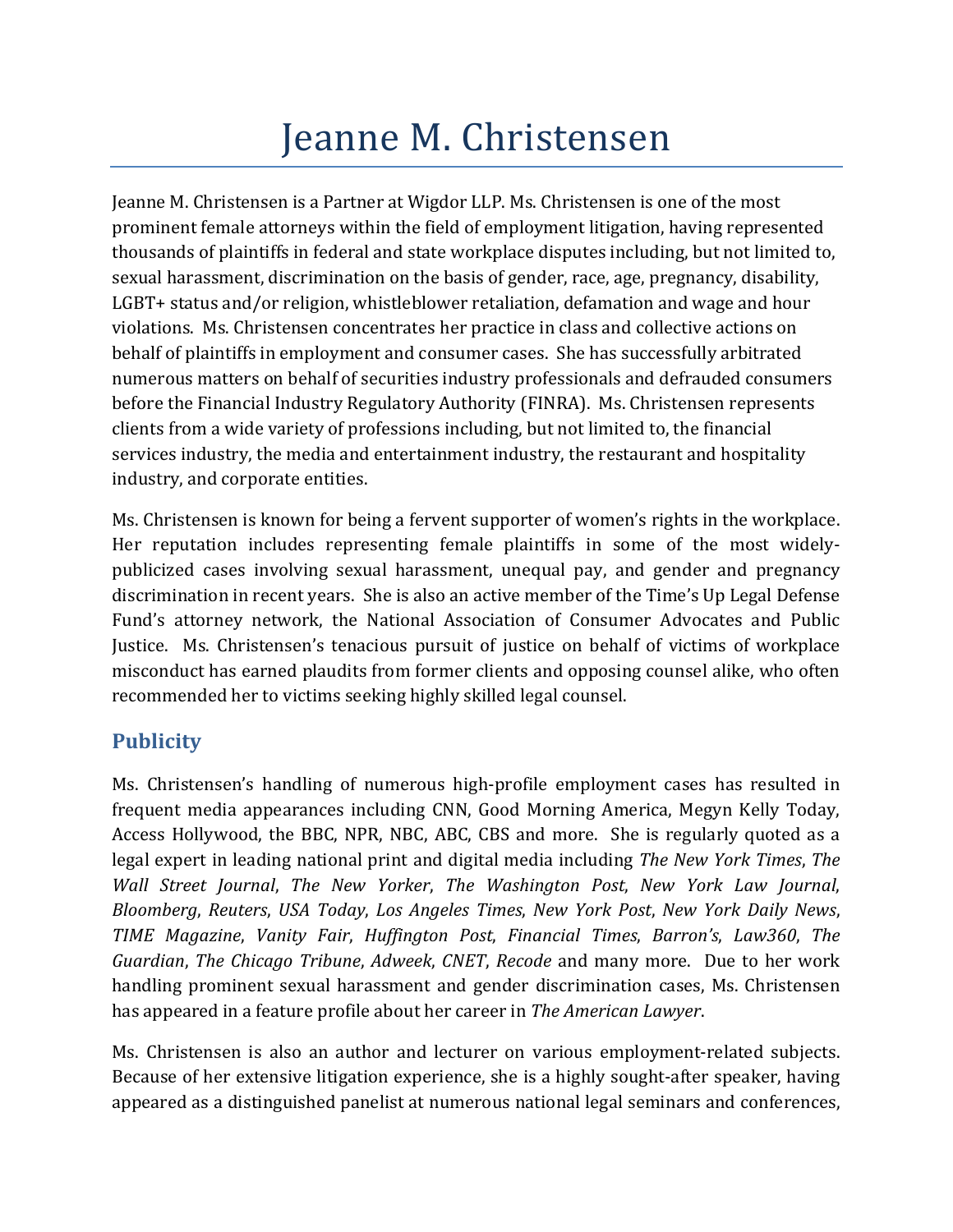including events hosted by the American Bar Association (ABA), the American Arbitration Association (AAA) and the American Conference Institute (ACI).

## **Notable Cases**

Ms. Christensen has been involved in the litigation of many large, complex and high-profile matters. Currently, she represents the plaintiffs a proposed class action against Avon, which is the first lawsuit of its kind to be filed on behalf of a proposed class of female employees that have needed to pump breast milk during work hours (the "Breast Pumping Class"). Ms. Christensen also represents the plaintiff in a lawsuit alleging systemic gender discrimination and unequal pay at Point72 Asset Management, which was lauded by *The New York Times* as "among the most prominent to accuse a major Wall Street firm of workplace misconduct amid a national reckoning on sexual harassment."

Ms. Christensen's recent representative cases include:

- Reached settlement agreement on behalf of multiple plaintiffs in a race discrimination and retaliation action against an international beverage company;
- Numerous settlement agreements on behalf of more than one thousand current and former service employees in wage and hour class actions against popular New York City restaurants;
- Multiple settlement agreements in individual and class-action racial profiling lawsuits against some of the largest department and retail stores in the United States;
- Successful representation of female executive assistants in a sexual harassment matter against a large, multinational financial services firm;
- Successful representation of an executive assistant in a race discrimination and retaliation action against a management consulting firm;
- Successful representation of administrator in a sexual orientation discrimination and retaliation action against a private New York primary school;
- Successful representation of a nurse in connection with claims of race discrimination and retaliation against a New York hospital;
- Successful representation of a loan officer who alleged race, age discrimination and retaliation against a national mortgage lender;
- Successful representation of executive assistant in a lawsuit alleging sexual harassment and failure to pay overtime against one of the largest real estate firms in New York City;
- Successful representation of individual plaintiff in connection with claims of gender discrimination and unequal pay against a large insurance company;